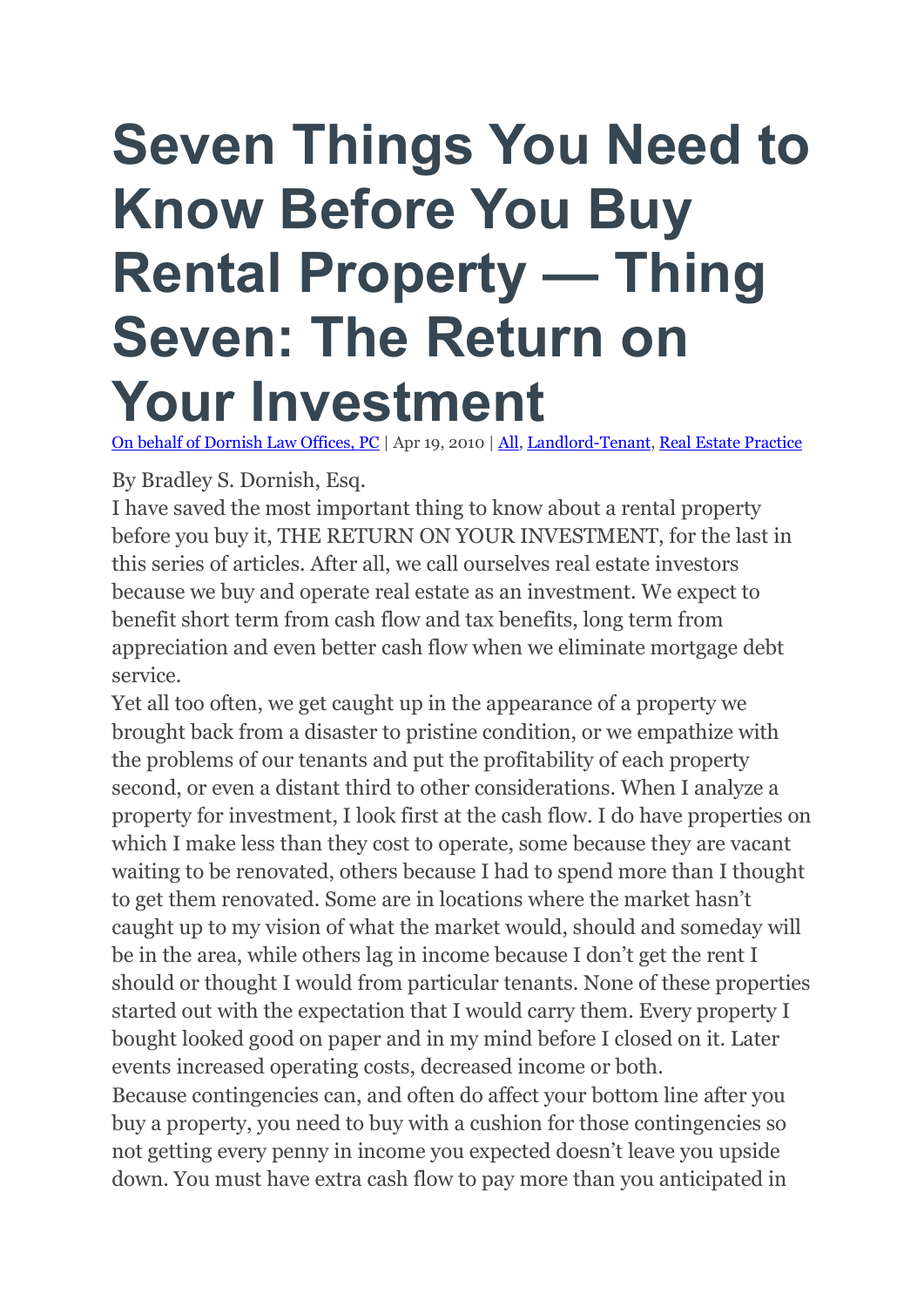taxes, repairs, utilities, or my personal favorite, legal fees. Plan so an extra expense doesn't take you over the line into a negative cash flow spiral from which you can't recover.

There are probably almost as many rules of thumb followed by successful investors in planning their returns as there are investors, but most revolve around certain key elements. My first step is to look at all the current income and all the current expenses of the property I am considering, and compare both to the income and expenses of my most similar units. Do all the numbers end up in the same ballpark, and if not, why not?

Next, compare that income in the building you want to the asking rents for other units in the area advertised in the papers and online. Honestly check the pictures online and see whether owners of nicer units in the area are asking for less rent, or units in poorer condition are advertised for more rent than the building you want to buy. Remember that units often rent for less than asking rent, but rarely rent for more. In fact, other than extra pet rent, or a lease for less than a year, I don't think I've ever rented for more than advertised rent.

If the rents reported by the seller for the building you want look high for the neighborhood, look the leases over carefully for waivers of security deposits, free months' rent offers and leases in the building for less than a year. These things may make short term cash flow look good, but seem to find market level on your first renewal cycle.

Test expenses the same way. If the expense seems too low, don't just accept the seller's word, but ask for supporting records. If the records look too cheap, check the bills. If the bills look too cheap, don't be afraid to look even deeper. One of the most expensive cash flow mistakes I made was accepting an electric bill that just seemed too low. It turned out that the bill was too low, even for over two years after I bought the building. When the electric company eventually investigated, they found a seal had been cut by someone before I bought the building, and the meter jumped so most of the electricity used wasn't recorded on the meter inside or registered by the electronic reading device. Since nobody came to read the meter, nobody saw the cut and carefully replaced meter seal.

I kissed any hope of a good return goodbye, and paid \$1,000.00 dollars a month for two years to cover the electricity I had unwittingly "stolen" while the meter was jumped. To add more pain, the utility used the opportunity to replace a direct meter with a demand meter, so I paid much more due to peak demand.